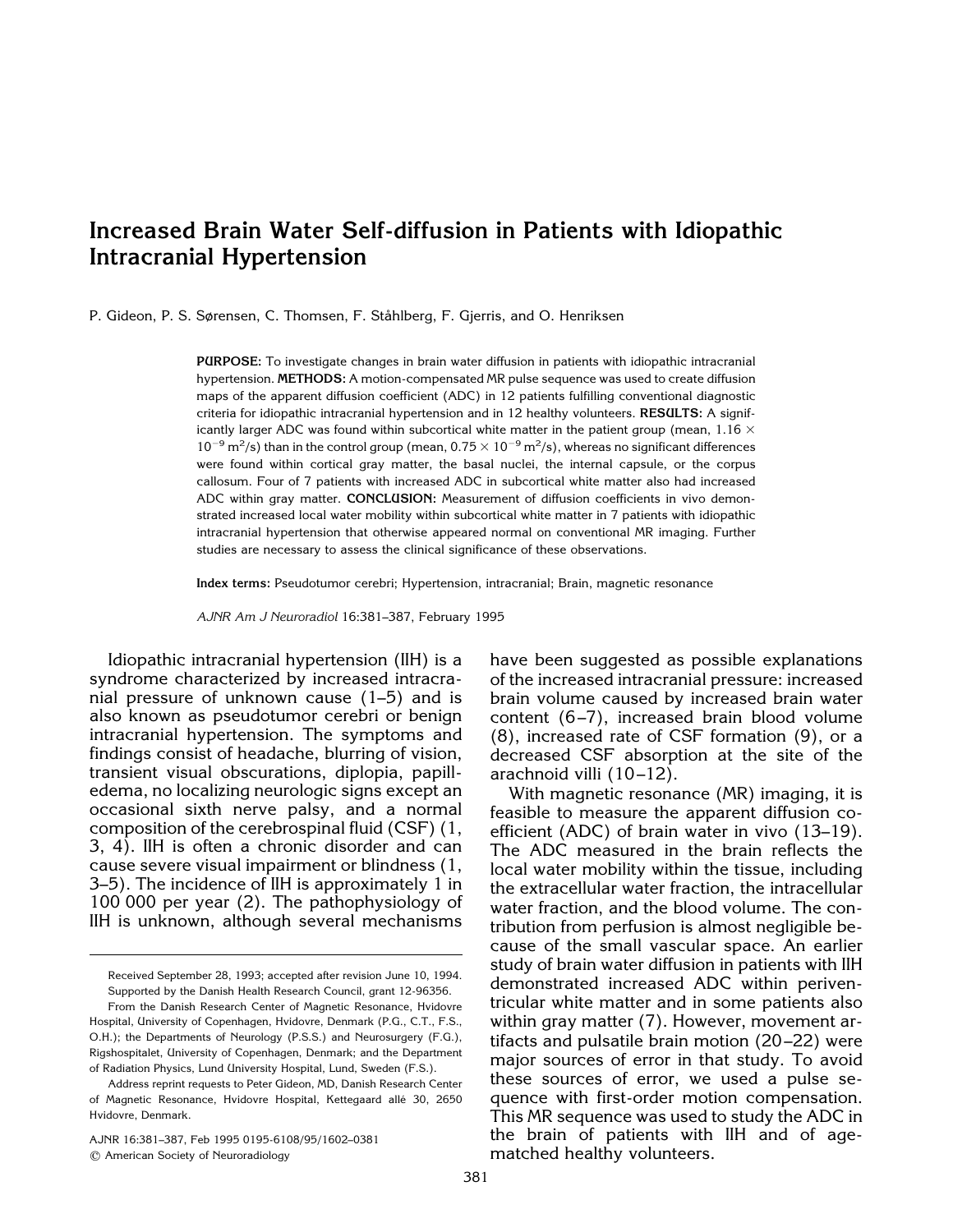|                        |                                                       |                    | TABLE 1: Patients with IIH included in the study and the calculated values of the ADCs ( $\times$ 10 <sup>-9</sup> m <sup>2</sup> /s) in different brain regions                                                    |                             |                         |                        |                    |                    |                                                 |                 |
|------------------------|-------------------------------------------------------|--------------------|---------------------------------------------------------------------------------------------------------------------------------------------------------------------------------------------------------------------|-----------------------------|-------------------------|------------------------|--------------------|--------------------|-------------------------------------------------|-----------------|
| Age, y/Sex<br>Patient/ | Duration of<br>Symptoms,<br>ξ                         | Mean ICP,<br>mm Hg | mL per<br>$R_{\rm out},$ mm<br>min<br>Чā                                                                                                                                                                            | White Matter<br>Subcortical | Gray Matter<br>Cortical | Lentiformis<br>Nucleus | Capsula<br>Interna | Callosum<br>Corpus | Cerebrospinal<br>Fluid                          | Motion<br>Score |
| /12/M                  |                                                       |                    | š                                                                                                                                                                                                                   | $\frac{19}{1}$              | $\ddot{56}$             | 0.98                   | <b>GO</b>          | 0.23               | 3.21                                            |                 |
| 2/24/F                 |                                                       |                    | 23.i                                                                                                                                                                                                                | 0.77                        | 1.15                    | 0.86                   | 1.38               | 0.20               | 3.03                                            |                 |
| 3/26/M                 |                                                       | 28                 | $\Xi$                                                                                                                                                                                                               | 0.94                        | 1.31                    | 0.84                   | 1.15               | 0.16               | 2.95                                            |                 |
| 4/42/F                 | 36                                                    | $\overline{8}$     | $\frac{3}{4}$                                                                                                                                                                                                       | 2.04                        | 2.44                    | 2.02                   | 2.58               | 1.07               | 3.65                                            |                 |
| 5/32/F                 | 24                                                    | $\infty$           | $\overline{5}$                                                                                                                                                                                                      | 1.71                        | 1.95                    | 1.70                   | 2.16               | 0.70               |                                                 |                 |
| 6/63/M                 | 8                                                     | 22                 | 14.5                                                                                                                                                                                                                | 1.06                        | 1.42                    | 0.98                   | 1.67               | 0.29               |                                                 |                 |
| 7/46/F                 |                                                       | 26                 | $\ddot{\circ}$                                                                                                                                                                                                      | 0.84                        | 1.21                    | 0.83                   | 1.47               | 0.21               |                                                 |                 |
| 8/34/M                 |                                                       | 27<br>26           | 37.2                                                                                                                                                                                                                | 1.04                        | 1.80                    | 1.15                   | 1.97               | 0.64               |                                                 |                 |
| 9/19/F                 |                                                       |                    | 7.3                                                                                                                                                                                                                 | 1.30                        | 1.99                    | 1.30                   | 1.85               | 0.42               |                                                 |                 |
| 10/52/F                | ల్గ                                                   | $\overline{c}$     | $\frac{3}{8}$                                                                                                                                                                                                       | 0.91                        | 1.32                    | 1.05                   | 1.72               | 0.45               | n 8 5 6 7 7 8<br>6 8 7 8 7 8 9<br>6 8 7 8 9 8 9 |                 |
| 1/52/M                 |                                                       | 30                 | $\frac{8}{22}$                                                                                                                                                                                                      | 1.17                        | 1.34                    | 1.04                   | <b>1.26</b>        | 0.24               |                                                 |                 |
| 12/61/F                | 29                                                    | 25                 | 37.2                                                                                                                                                                                                                | 0.94                        | 1.29                    | 0.99                   | 38                 | 0.26               | 2.93                                            |                 |
| Mean (SD)              | 22.3 (25.9)                                           | 26.0 (8.5)         | (10.6)<br>17.6                                                                                                                                                                                                      | 1.16(0.37)<br>$P < .001*$   | 1.55 (0.40)<br>ns       | 1.15 (0.36)<br>ns      | 1.68(0.41)<br>ns   | 0.41(0.27)<br>ns   | 3.18(0.23)<br>ns                                |                 |
|                        | $* P < .005$ excluding patients with motion scores of |                    | Note.—ICP indicates intracranial pressure (normal < 15 mm Hg); R <sub>out</sub> , resistance to CSF outflow (normal, < 9.10 mm Hg/mL per minute) (23); and ns, nonsignificant.<br>and 3.<br>$\overline{\mathsf{N}}$ |                             |                         |                        |                    |                    |                                                 |                 |

#### **Materials and Methods**

The study comprised 12 patients with IIH (7 women and 5 men). The age range was 12 to 63 years (mean  $\pm$  SD, 38.6  $\pm$  16.7 years) (Table 1). The diagnostic criteria used for IIH were: (*a*) increased mean intracranial pressure (more than 15 mm Hg); (*b*) symptoms and signs of increased intracranial pressure, but absence of any localizing signs except sixth nerve palsy; (*c*) no focal or diffuse disease on conventional MR; (*d*) normal or low protein concentration and normal cell count in the CSF; and (*e*) no clinical or neuroimaging suspicion of venous sinus thrombosis. Two of these patients were examined serially. Patient 2 was reexamined at 4 months and 8 months after the initial examination, and patient 9 was reexamined 4 months after the initial examination.

The mean intracranial pressure was monitored via a lumbar cannula, and the resistance to CSF outflow  $(R<sub>out</sub>)$ was measured by a lumbar infusion test (12, 23, 24).  $R_{out}$ is the reciprocal value of conductance to CSF outflow and is less than 9.1 mm Hg/mL per minute in healthy volunteers (23).

Twelve healthy volunteers (5 women and 7 men) with no history of neurologic disease served as controls. The age range was 22 to 73 years (mean  $\pm$  SD, 37.4  $\pm$  18.0 years). The study was approved by the local ethics committee, and informed consent was obtained in all cases.

### *MR Examination*

The MR measurements were performed using a wholebody MR scanner, operating at a field strength of 1.5 T, with a maximum gradient strength of  $\pm 10$  mT/m. A standard circularly polarized head coil was used. To minimize head motion, a deflatable pillow was placed under the head. The brain was imaged in the axial plane using a double spin-echo 2500/15,90/1 (repetition time/echo time/excitations) sequence; section thickness was 5 mm with an intersection space of 1.8 mm, and the matrix size was 256  $\times$  256. Detailed descriptions of the theory behind MR measurements of water self-diffusion, as well as the actual pulse sequence used, have been reported previously (16) (Larsson H, Stubgaard M, Thomsen C, "In Vivo Measurement of Diffusion in CNS Using a Flow Compensated Spin Echo Sequence," abstract presented at the 9th Annual Meeting of the Society of Magnetic Resonance in Medicine, New York, August 1990). For the measurement of ADC, a spin-echo sequence was modified by the addition of bipolar gradients on both sides of the 180° refocusing radio frequency pulse (Fig 1). The diffusion-encoding gradients compensated for first-order motion; these gradients were in the same plane as the section-selective gradients making the pulse sequence sensitive to diffusion perpendicular to the section plane. Three different magnitudes of the diffusion-encoding gradients were used: 0.0, 7.1, and 10.0 mT/m, giving b values (14) of 0.00, 0.10 and  $0.21 \times 10^9$  s/m<sup>2</sup>, respectively. The time between the leading edges of the 27.5-milliseconds-long diffusionencoding gradients was 28.5 milliseconds, resulting in a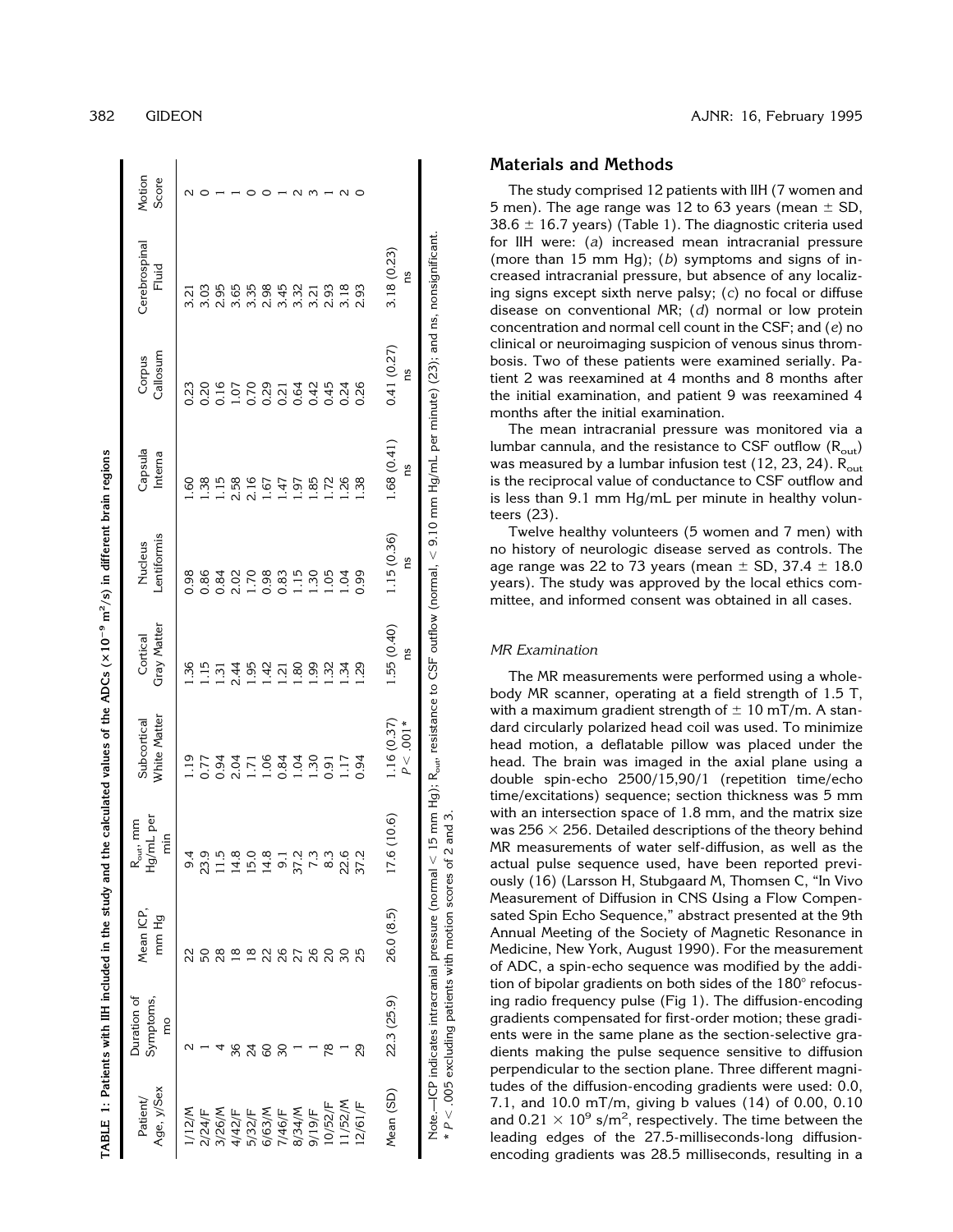

Fig 1. Timing schedule showing the diffusion pulse sequence compensated for first-order bulk motions.  $\delta$  indicates the duration and G the amplitude of the pulsed gradients;  $\Delta$  indicates the distance between the leading edges of the two pulsed gradients.

diffusion time of 19.3 milliseconds. These gradients were executed in a interleaved fashion. Electrocardiographic triggering was used to avoid influence of pulsatile brain motion. The sequence was triggered at every other R peak with a delay time of 0 millisecond; thus, repetition time ranged from approximately 1.6 to 2.4 seconds, giving an acquisition time of 25 to 40 minutes depending on the heart rate. Echo time was 134 milliseconds to obtain images directly after the R wave throughout the study. The number of excitations was 3. The section thickness was 8 mm, the field of view was 250 mm, and the matrix size was 256  $\times$  256, giving a voxel size of  $1 \times 1 \times 8$  mm<sup>3</sup>. The calculation of ADC is based on the formula:

$$
lnS(G) = lnS(0) - 2 \times \gamma^2 \times G^2 \times \delta^2 \times (\Delta - \delta/3) \times D,
$$

where D is the apparent self-diffusion coefficient;  $\delta$  is the duration and G the amplitude of the pulsed gradients;  $\delta$  is the distance between the leading edges of the two pulsed gradients;  $\gamma$  is the gyromagnetic ratio; S(G) is the signal under the influence of the pulsed gradients and S(0) is the signal without the pulsed gradients. After pixel-by-pixel calculation, an ADC map was obtained (16). Because the diffusion measurements are extremely sensitive to motion, the diffusion images were carefully scrutinized for effects of patient motion in the phase-encoding directions, and these effects were scored semiquantitatively as follows: 0 indicates no motion; 1, insignificant motion; 2, minor motion; 3, moderate motion; 4, significant motion; and 5, useless. Studies with scores of 4 or 5 were excluded. The water self-diffusion was measured in one axial section of the brain; the chosen section included the basal nuclei and the lateral ventricles (Figs 2 and 3). The ADC was calculated from circular regions of interest placed within the frontal and occipital subcortical white matter internal capsule, corpus callosum, frontal and occipital cortical gray matter, basal nuclei (nucleus lentiformis), and cerebrospinal fluid. The size of the regions of interest ranged from 10 to 32 pixels. The regions of interest with cortical gray matter were placed carefully to minimize inclusion of CSF and white matter.



Fig 2. Calculated apparent diffusion map from a healthy 22 year-old woman (volunteer 6). High signal signifies high apparent diffusion; the diffusion image depicts diffusion perpendicular to [the image plane. Note the low apparent diffusion within the corpus](#page-7-0) callosum, where the nerve fiber orientation is in the same plane as the image.

#### *Statistics*

To compare the ADC values obtained from different parts of subcortical white and gray matter, the Friedman two-way analysis of variance by ranks was used. For a comparison of the ADC values obtained in different regions of the brain of IIH patients with those of healthy volunteers, the Mann-Whitney U Test was used. A possible correlation between the ADC and the motion score was tested using a Spearman rank correlation test corrected for ties. The correlation between the ADC and the clinical signs was tested using a Pearson correlation analysis. The level of significance was chosen to be  $\leq$  .05.

## **Results**

The initial symptoms of the 12 IIH patients were headache (11 patients), transient visual obscurations (8 patients), diplopia (4 patients), blurred vision (2 patients), and tinnitus (1 patient). The mean duration of symptoms was 22.3 months. The mean intracranial pressure was 26.0 mm Hg, the mean  $R_{out}$  was 17.6 mm Hg/mL per minute (Table 1), and 2 patients had B wave activity during the monitoring of intracranial pressure. As possible predisposing factors, 6 female patients weighed more than 25% above the ideal weight for women, 1 patient with epilepsy was under treatment with oxcarbazepine, known to induce hyponatremia, and 1 patient also had multiple myeloma. All findings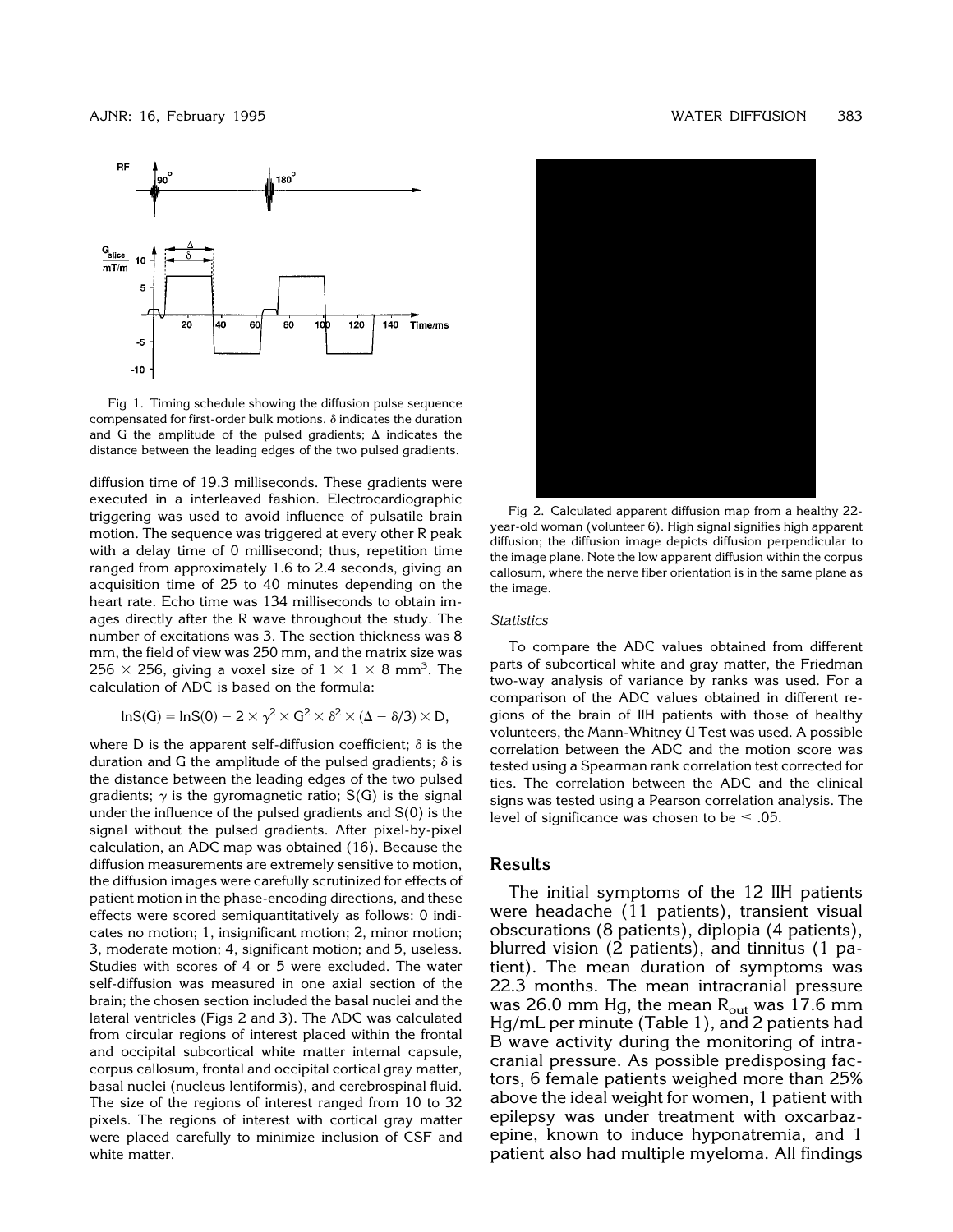Fig 3. Calculated apparent diffusion maps from two patients with idiopathic intracranial hypertension (*A* is patient 4, *B* is patient 5); the window settings are the same [as in Figure 2. The ADC within subcortical](#page-8-0) white matter is larger than in healthy volunteers.



appeared normal on conventional brain MR, with a normal or small ventricular system.

Calculated ADC maps from a healthy volunteer and an IIH patient are showed in Figures 2 and 3. In the group of healthy volunteers, eight had motion scores of 0, and four had motion scores of 1. The motion scores found in the patient studies are shown in Table 1. There was no statistically significant correlation between the motion scores and the calculated ADC values in the patient studies or in the control studies. We found no statistically significant regional differences between the ADC values measured within the frontal subcortical white matter and those measured within the occipital subcortical white matter; neither was any regional difference in the ADC values found between the frontal and the occipital cortical gray matter; consequently we used the mean values for comparison. The mean calculated ADC values from the different brain regions in the patient group and in the control group are shown in Tables 1 and 2. In 7 of 12 patients, a mean ADC within subcortical white matter exceeding the mean ADC plus two standard deviations of the controls was found. The mean ADC in subcortical white matter in patients with IIH was statistically significantly increased compared with the mean ADC within subcortical white matter in the controls  $(P < .001)$ ; excluding the patient studies with motion scores of 2 and 3, this difference was still statistically significant ( $P <$ .005). No statistically significant differences were found between the two groups regarding ADC in the internal capsule, corpus callosum, nucleus lentiformis, and cortical gray matter.

| Volunteer/<br>age, y/sex | Subcortical<br>White Matter | Cortical<br>Gray Matter | <b>Nucleus</b><br>Lentiformis | Capsula<br>Interna | Corpus<br>Callosum | Cerebrospinal<br>Fluid |
|--------------------------|-----------------------------|-------------------------|-------------------------------|--------------------|--------------------|------------------------|
| 1/25/M                   | 0.82                        | 1.58                    | 1.38                          | 2.13               | 0.41               | 3.27                   |
| 2/24/M                   | 0.59                        | 1.06                    | 0.26                          | 1.34               | 0.26               | 2.90                   |
| 3/23/F                   | 0.79                        | 1.28                    | 0.77                          | 1.41               | 0.18               | 2.85                   |
| 4/26/M                   | 0.73                        | 1.13                    | 1.04                          | 1.40               | 0.26               | 2.89                   |
| 5/39/F                   | 0.58                        | 1.36                    | 1.16                          | 1.27               | 0.15               | 3.14                   |
| 6/22/F                   | 0.63                        | 1.14                    | 0.87                          | 1.63               | 0.23               | 3.07                   |
| 7/35/M                   | 0.64                        | 1.21                    | 0.80                          | 1.28               | 0.32               | 2.98                   |
| 8/58/F                   | 0.78                        | 1.32                    | 0.91                          | 1.75               | 0.26               | 3.11                   |
| 9/28/F                   | 0.75                        | 1.47                    | 0.68                          | 1.20               | 0.24               | 3.16                   |
| 10/30/M                  | 0.82                        | 1.72                    | 1.26                          | 1.71               | 0.30               | 3.24                   |
| 11/73/M                  | 0.88                        | 1.36                    | 0.91                          | 1.34               | 0.27               | 3.05                   |
| 12/66/M                  | 0.95                        | 1.47                    | 1.36                          | 1.39               | 0.26               | 2.97                   |
| Mean (SD)                | 0.75(0.12)                  | 1.34(0.20)              | 0.95(0.32)                    | 1.47(0.26)         | 0.26(0.07)         | 3.05(0.14)             |

**TABLE 2: Healthy volunteers included in the study and the calculated values of the ADCs (**3**10**2**<sup>9</sup> m<sup>2</sup> /s) in different brain regions**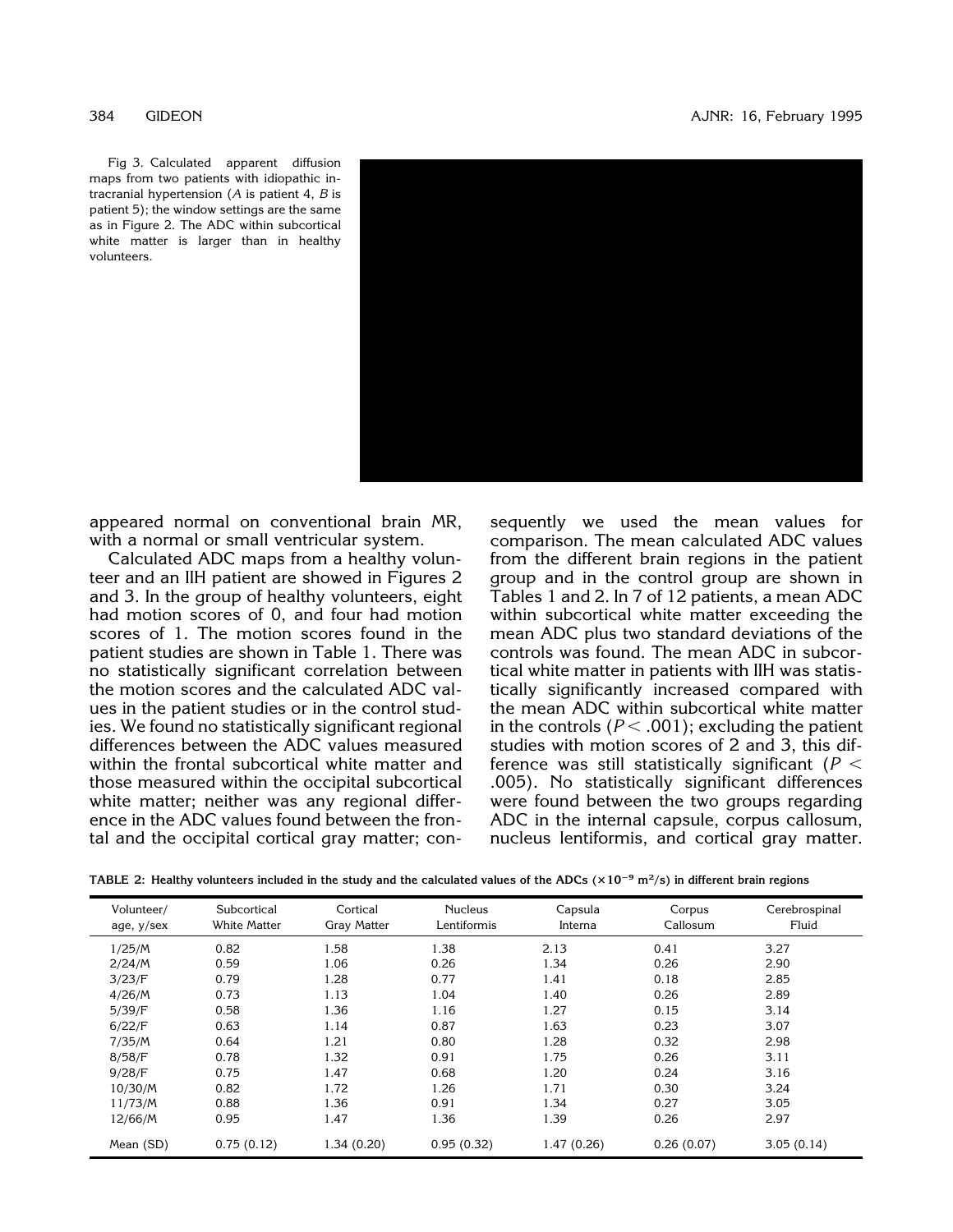| Patient | Duration of<br>Symptoms, mo | Subcortical<br>White Matter | Cortical<br>Gray Matter | Nucleus<br>Lentiformis | Capsula<br>Interna | Corpus<br>Callosum | Cerebrospinal<br>Fluid | Motion Score |
|---------|-----------------------------|-----------------------------|-------------------------|------------------------|--------------------|--------------------|------------------------|--------------|
|         |                             | 0.77                        | 1.15                    | 0.86                   | 1.38               | 0.20               | 3.03                   |              |
| っ       | 5                           | 1.29                        | l.56                    | 1.54                   | 1.78               | 0.38               | 2.98                   |              |
|         |                             | 1.27                        | 1.57                    | 1.02                   | 1.53               | 0.65               | 3.01                   |              |
| 9       |                             | 1.30                        | l.99                    | 1.30                   | 1.85               | 0.42               | 3.21                   |              |
| 9       |                             | 1.09                        | 1.35                    | 1.08                   | 1.94               | 0.49               | 3.07                   |              |

**TABLE 3: Patients with IIH examined serially: mean ADC (** $\times 10^{-9}$  **m<sup>2</sup>/s)** 

There was a close correlation between the mean ADC in subcortical white matter and in the cortical gray matter in patients with IIH  $(P < .001)$ . Four of 7 patients with increased ADC in subcortical white matter also had a mean ADC in gray matter higher than the mean ADC plus two standard deviations of controls. There was no significant correlation between ADC in white matter and the duration of the symptoms; neither was any correlation found between ADC and  $R_{\text{out}}$ . A tendency was found toward a correlation between ADC and intracranial pressure  $(.05 < P < .1).$ 

Four months after the initial examination, patient 2 was reexamined because of continuing headache and visual obscurations despite treatment with diuretics and acetazolamide, and at this time mean intracranial pressure was 40 mm Hg. Four months later the patient was examined a third time, after a ventriculoperitoneal shunt operation. On the second examination, the ADC in white matter was increased over the 95% confidence interval for the controls, and the ADC in gray matter had also increased somewhat (Table 3). On the third examination, the ADC in white and gray matter were practically unchanged. Patient 9 was reexamined after 4 months, and the symptoms were in regression without medical treatment. The ADC in both white and gray matter was decreased at the second examination (Table 3); however, the ADC in white matter was still over the 95% confidence interval of the healthy controls.

## **Discussion**

Few clinical studies of brain water self-diffusion using MR have been reported so far. Tsuruda et al (25) in a preliminary study found that the ADC values in arachnoid cysts were similar to those in stationary water, whereas the ADC of epidermoid tumors was similar to that in brain parenchyma. Increased ADC values have been reported in acute and chronic plaques in multiple sclerosis (26, 27), and in a recent study increased ADC values were found in apparently normal white matter of patients with chronic multiple sclerosis (27). Recent studies of patients with cerebral infarction have reported decreased ADC values within the infarcted areas in the acute and subacute stages and increased ADC values in the chronic stage (28, 29).

Our study confirms previous findings, namely that the ADC within subcortical white matter in the brain is significantly greater in patients with IIH than in healthy controls (7). However, using the present method, we did not find significantly increased ADC within the internal capsule, corpus callosum, nucleus lentiformis, or cortical gray matter in the patient group, compared with the control group, although four patients had increased mean ADC in both white and gray matter. The correlation between ADC in subcortical white matter and cortical gray matter probably reflects partial volume effects, which are unavoidable given the section thickness when trying to place a region of interest selectively in cortical gray matter. In the previous study, the calculated ADC values in healthy volunteers were probably overestimated by some 30% to 85%, because of flow and brain motion. In the present study, the compensation for first-order bulk motion and pulsatile brain motion resulted in high signal-to-noise ratio and only very limited movement artifacts, which made it possible to calculate the ADC in absolute values and to make a direct comparison between the ADC of IIH patients and of healthy volunteers. The minor artifacts found in some patients and volunteers did not seem to influence the calculated ADC values, as no correlation was found between the motion score and the ADC in subcortical white matter in these two groups. The calculated ADC values in healthy volunteers are in good agreement with the findings of previous MR studies, which have reported ADC values within white matter ranging from 0.4 to  $1.1 \times 10^{-9}$  m<sup>2</sup>/s, within gray matter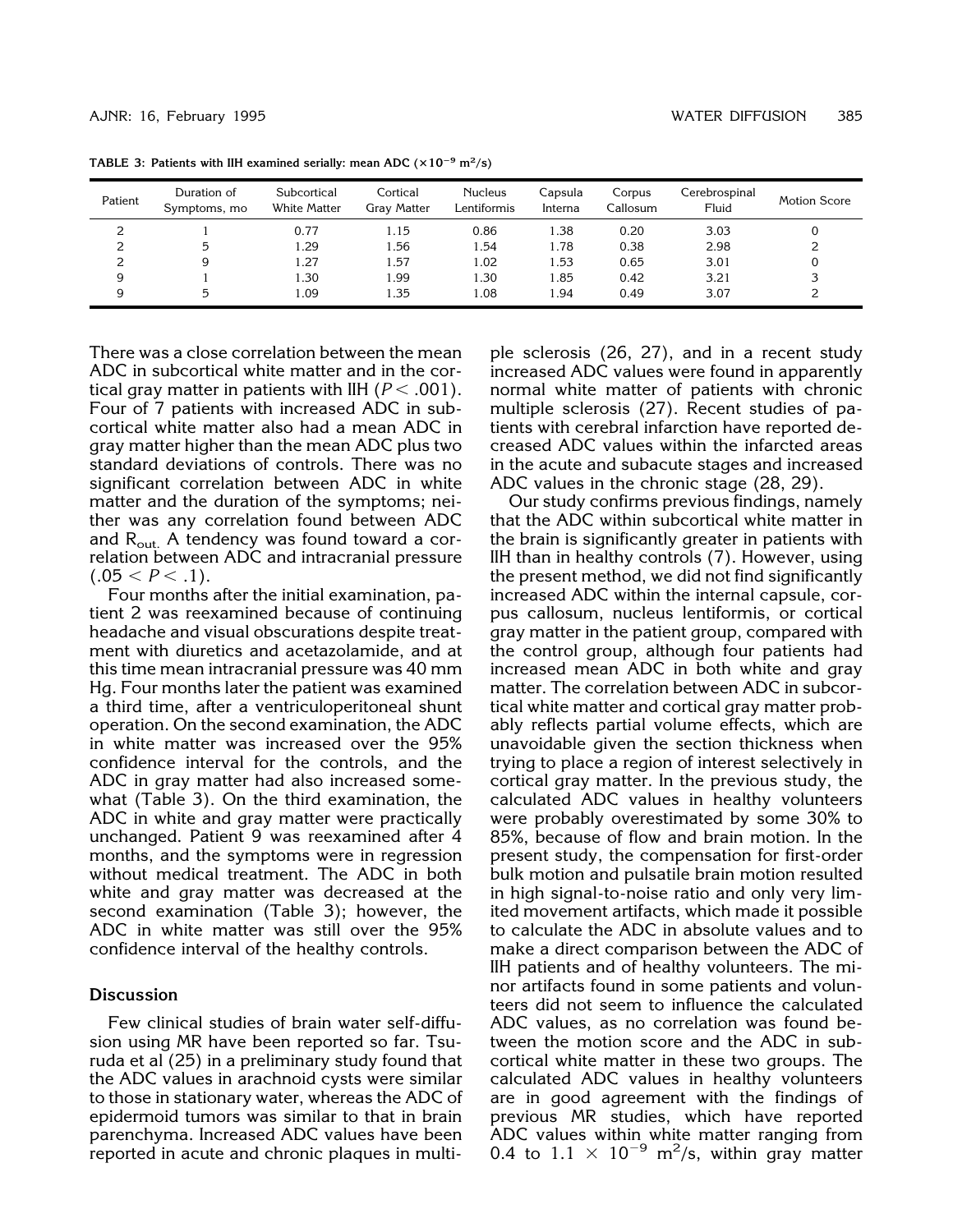ranging from 0.6 to 2.0  $\times$   $10^{-9}$  m<sup>2</sup>/s, and within CSF ranging from 2.9 to 3.5  $\times$  10<sup>-9</sup>  $\text{m}^2\text{/s}$  (18, 19, 27, 30) in healthy volunteers.

Brain water self-diffusion is an anisotropic process within cerebral white matter; thus water self-diffusion is nearly unrestricted parallel to the nerve fibers, but restricted perpendicular to the nerve fiber orientation, whereas water selfdiffusion is almost unrestricted within gray matter (30). This is also demonstrated by the ADC values obtained in the internal capsule and corpus callosum. In the present study the calculated ADC values represent the apparent water self-diffusion perpendicular to the axial plane. The regions of interest within subcortical white matter were placed in areas where the nerve fiber orientation is a mixture of both inplane and throughplane fibers, avoiding areas where the fiber orientation is purely inplane as in the corpus callosum, or purely throughplane as in the internal capsule.

Increased ADC within white matter signifies increased water mobility, which may be caused by an increase of the extracellular water fraction, as in demyelination (26, 27), or by an increased fraction of mobile water in the intracellular space (7, 31). An increased ADC value by a factor of 2 to 3, as we have found in seven patients, can not be explained by an increased extracellular water fraction alone; other possible explanations may be increased intracellular water mobility or an increase in the incoherent fluid motion caused by the increased intracranial pressure. In a previous study, no significant difference in T1 and T2 relaxation behavior was found between patients with IIH and healthy controls (7).

Increased cerebral blood volume has been suggested by some authors as a possible pathogenetic factor in the development of IIH (8, 32), but a recent study by Brooks et al using positron emission tomography (33) did not demonstrate increased cerebral blood volume in patients with IIH. Sahs and Joynt (34) suggested, based on brain biopsies in pseudotumor patients, that the cause of the disease is brain edema. This would lead to increased brain volume and a "stiff brain," which could explain why the ventricular system does not dilate despite an increased  $R_{\text{out}}$  (12, 24) and also confirms the normal or small ventricular system found in these patients. In nine of the patients with IIH an increased  $R_{\text{out}}$  was found, in agreement with previous studies (10–12). Increased  $R_{\text{out}}$  at the

level of the arachnoid villi and increased intracranial pressure usually cause hydrocephalus (24), but in the absence of ventricular dilatation, it may produce an interstitial edema, causing increased extracellular water volume. On the other hand, increased water accumulation in the brain would reduce the subarachnoid space over the cerebral hemispheres and thereby increase  $R_{\text{out}}$ . Both mechanisms could explain the increased ADC found within cerebral white matter in IIH patients. However, as mentioned we found no significant correlation between  $R_{out}$ and the mean ADC in white matter. The calculated ADC in subcortical white matter in patient 2 increased from a normal value on the first examination to values far exceeding the 95% confidence interval of healthy volunteers on the second and third examinations. This finding suggests that the duration of the symptoms could have an influence on the ADC; however, we found no correlation between ADC in subcortical white matter and the duration of symptoms. This could be caused by the IIH patients' being in different stages of disease activity: some patients were in progression, others were in regression. In patient 9, ADC in subcortical white matter was considerably increased on the first examination, and although it was lower on the reexamination 4 months later, ADC still exceeded the 95% confidence interval of healthy volunteers. During these 4 months the symptoms of this patient regressed on a banting diet alone. In five patients the calculated ADC values were within the range of the control group; however, we found no apparent differences between these five patients and the seven patients with elevated ADC within subcortical white matter. This probably reflects the heterogeneity of IIH syndromes, which are probably not one single disease entity.

In conclusion, a significantly increased ADC was found within white matter of the brain in 7 of 12 patients fulfilling the diagnostic criteria for IIH; however, we found no correlation between mean ADC values in white matter and  $R_{\text{out}}$  or between ADC in white matter and the duration of symptoms. The finding of increased water mobility within white matter in patients with IIH does not provide us with an explanation of the causes of this disease, but it does demonstrate the feasibility for noninvasive studies of this patient group to assess the clinical significance of these preliminary findings.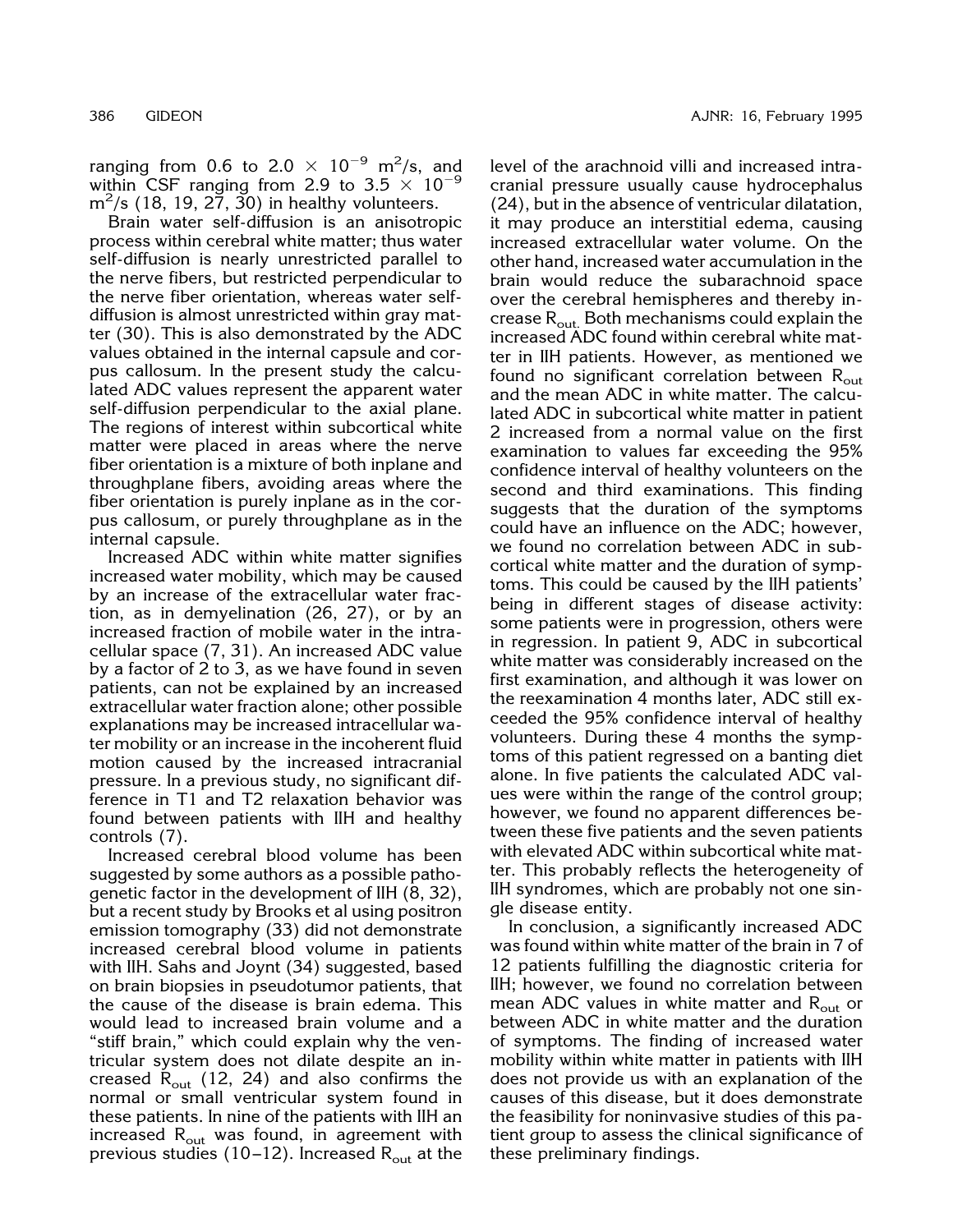## **References**

- 1. Sørensen PS, Krogsaa B, Gjerris F. Clinical course and prognosis of pseudotumor cerebri: a prospective study of 24 patients. *Acta Neurol Scand* 1988;77:164 –177
- 2. Durcan FJ, Corbett JJ, Wall M. The incidence of pseudotumor cerebri: population studies in Iowa and Louisiana. *Arch Neurol* 1988;45:875– 877
- 3. Wall M, George D. Idiopathic intracranial hypertension: a prospective study of 50 patients. *Brain* 1990;114:155–180
- 4. Giuseffi V, Wall M, Siegel P, Rojas PB. Symptoms and disease associations in idiopathic intracranial hypertension (pseudotumor cerebri): a case-control study. *Neurology* 1991;41:239 –244
- 5. Corbett JJ, Savino PJ, Stanley Thompson H, et al. Visual loss in pseudotumor cerebri: follow-up of 57 patients from five to 41 years and a profile of 14 patients with permanent severe visual loss. *Arch Neurol* 1982;39:461– 474
- 6. Dandy WE. Intracranial pressure without brain tumor. *Ann Surg* 1937;106:492–513
- 7. Sørensen PS, Thomsen C, Gjerris F, Schmidt J, Kjær L, Henriksen O. Increased brain water content in pseudotumor cerebri measured by magnetic resonance imaging of brain water self diffusion. *Neurol Res* 1989;11:160 –164
- 8. Raichle ME, Grubb RL, Phelps ME, Gado MH, Caronna JJ. Cerebral hemodynamics and metabolism in pseudotumor cerebri. *Ann Neurol* 1978;4:104 –111
- 9. Donaldson JO. Pathogenesis of pseudotumor cerebri syndromes. *Neurology* 1981;31:877– 880
- 10. Johnston I, Paterson A. Benign intracranial hypertension, II: CSF pressure and circulation. *Brain* 1974;97:301–312
- 11. Sklar FH, Beyer CW, Ramananthan M, Cooper PR, Kemp Clark W. Cerebrospinal fluid dynamics in patients with pseudotumor cerebri. *Neurosurgery* 1979;5:208 –216
- 12. Gjerris F, Sørensen PS, Vorstrup S, Paulson OB. Intracranial pressure, conductance to cerebrospinal fluid outflow, and cerebral blood flow in patients with benign intracranial hypertension (pseudotumor cerebri). *Ann Neurol* 1985;17:158 –162
- 13. Stejskal EO. Use of spin echoes in a pulsed magnetic-field gradient to study anisotropic, restricted diffusion and flow. *J Chem Phys* 1965;43:3597–3603
- 14. Le Bihan D, Breton E. Imagerie de diffusion in vivo par résonance magnétique nucléaire. *C R Acad Sc Paris* 1985;301:1109-1112
- 15. Le Bihan D, Breton E, Lalleman D, Grenier P, Cabanis E, Laval-Jeantet M. MR imaging of intravoxel incoherent motions: application to diffusion and perfusion in neurologic disorders. *Radiology* 1986;161:401– 407
- 16. Thomsen C, Henriksen O, Ring P. In vivo measurement of water self diffusion in the human brain by magnetic resonance imaging. *Acta Radiol* 1987;28:353–361
- 17. Le Bihan D, Breton E, Lallemand D, Aubin M-L, Vignaud J, Laval-Jeantet M. Separation of diffusion and perfusion in intravoxel incoherent motion MR imaging. *Radiology* 1988;168:497–505
- 18. Chien D, Buxton RB, Kwong KK, Brady TJ, Rosen BR. MR diffusion imaging of the human brain. *J Comput Assist Tomogr* 1990; 14:514 –520
- 19. Harada K, Fujita N, Sakurai K, Akai Y, Fuji K, Kozuka T. Diffusion imaging of the human brain: a new pulse sequence application for a 1.5-T standard MR system. *AJNR Am J Neuroradiol* 1991;12: 1143–1148
- 20. Feinberg DA, Mark AS. Human brain motion and cerebrospinal fluid circulation demonstrated with MR velocity imaging. *Radiology* 1987;163:793–799
- 21. Greitz D, Wirestam R, Franck A, Nordell B, Thomsen C, Ståhlberg F. Pulsatile brain movement and associated hydrodynamics studied by magnetic resonance phase imaging. *Neuroradiology* 1992; 34:370 –380
- 22. Enzmann DR, Pelc NJ. Brain motion: measurement with phasecontrast MR imaging. *Radiology* 1992;185:653– 660
- 23. Albeck MJ, Børgesen SE, Gjerris F, Schmidt JF, Sørensen PS. Intracranial pressure and cerebrospinal fluid outflow conductance in healthy subjects. *J Neurosurg* 1991;74:597– 600
- 24. Gjerris F, Børgesen SE. Current concepts of measurement of cerebrospinal fluid absorption and biomechanics of hydrocephalus. In: Symon et al, eds. *Advances and Technical Standards in Neurosurgery.* Vol 19. New York: Springer Verlag, 1992; 145–177
- 25. Tsuruda JS, Chew WM, Moseley ME, Norman D. Diffusionweighted MR imaging of the brain: value of differentiating between extraaxial cysts and epidermoid tumors. *AJNR Am J Neuroradiol* 1990;11:925–931
- 26. Larsson HBW, Thomsen C, Frederiksen J, Stubgaard M, Henriksen O. In vivo magnetic resonance diffusion measurements in the brain of patients with multiple sclerosis. *Magn Reson Imaging* 1992;10:7–12
- 27. Christiansen P, Gideon P, Thomsen C, Stubgaard M, Henriksen O, Larsson HBW. Increased water self-diffusion in chronic plaques and in apparently normal white matter in patients with multiple sclerosis. *Acta Neurol Scand* 1993;87:195–199
- 28. Chien D, Kwong KK, Gress DR, Buonanno FS, Buxton RB, Rosen BR. MR diffusion imaging of cerebral infarction in humans. *AJNR Am J Neuroradiol* 1992;13:1097–1102
- 29. Warach S, Chien D, Li W, Ronthal M, Edelmann RR. Fast magnetic resonance diffusion-weighted imaging of acute human stroke. *Neurology* 1992;42:1717–1723
- 30. Hajnal JV, Doran M, Hall AS, et al. MR imaging of anisotropically restricted diffusion of water in the nervous system: technical, anatomic and pathologic considerations. *J Comput Assist Tomogr* 1991;15:1–18
- 31. Hazlewood CF, Rorschach HE, Lin C. Diffusion of water in tissues and MRI. *Magn Reson Med* 1991;19:214 –216
- 32. Mathew NT, Meyer JS, Ott EO. Increased cerebral blood volume in benign intracranial hypertension. *Neurology* 1975;28:646 – 649
- 33. Brooks DJ, Beany RP, Leenders KL, Marshall J, Thomas DJ, Jones T. Regional cerebral blood flow, and blood volume in benign intracranial hypertension studied by positron emmision tomography. *Neurology* 1985;35:1030 –1034
- 34. Sahs AL, Joynt RJ. Brain swelling of unknown cause. *Neurology* 1956;6:791– 802

#### AJNR: 16, February 1995 WATER DIFFUSION 387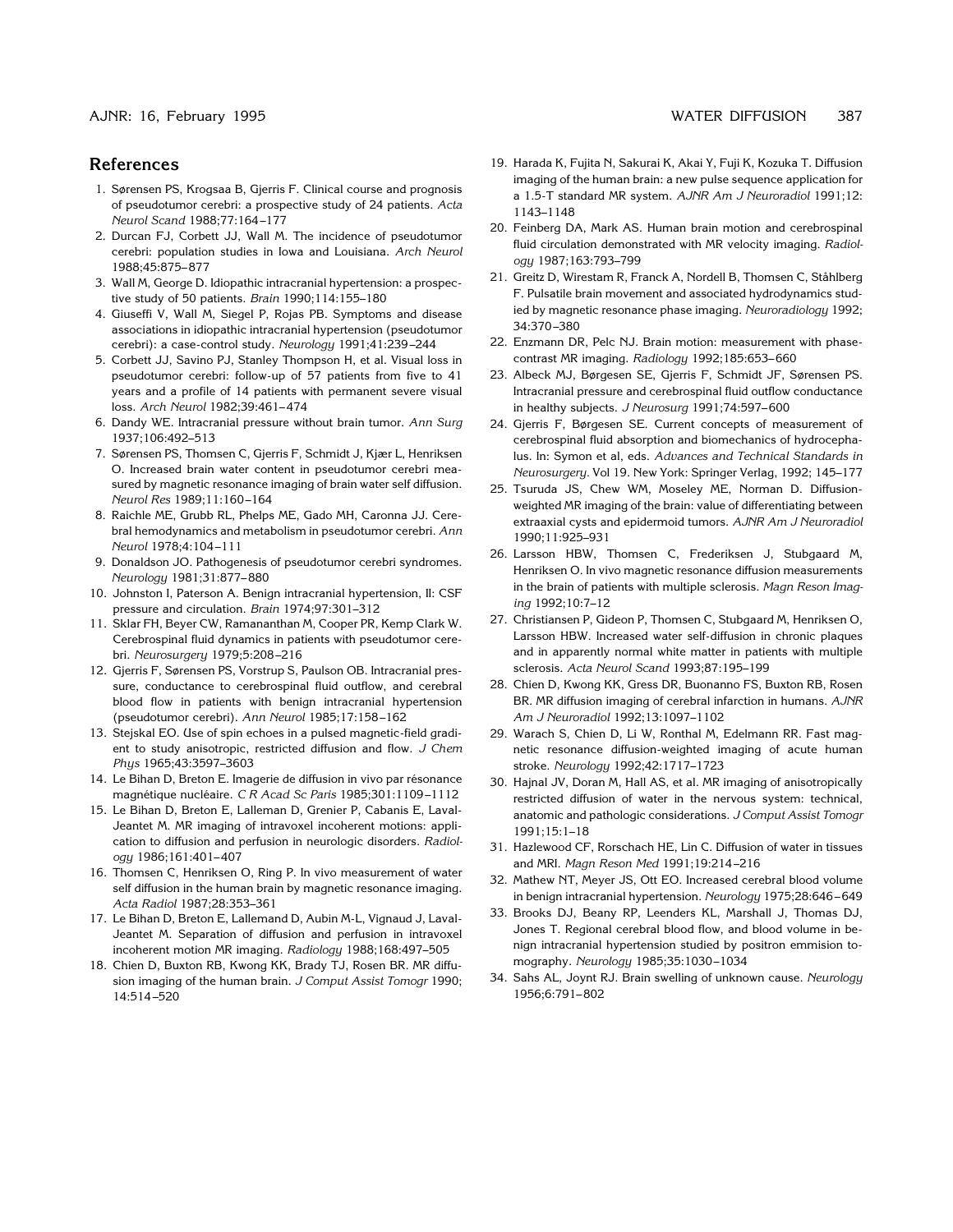